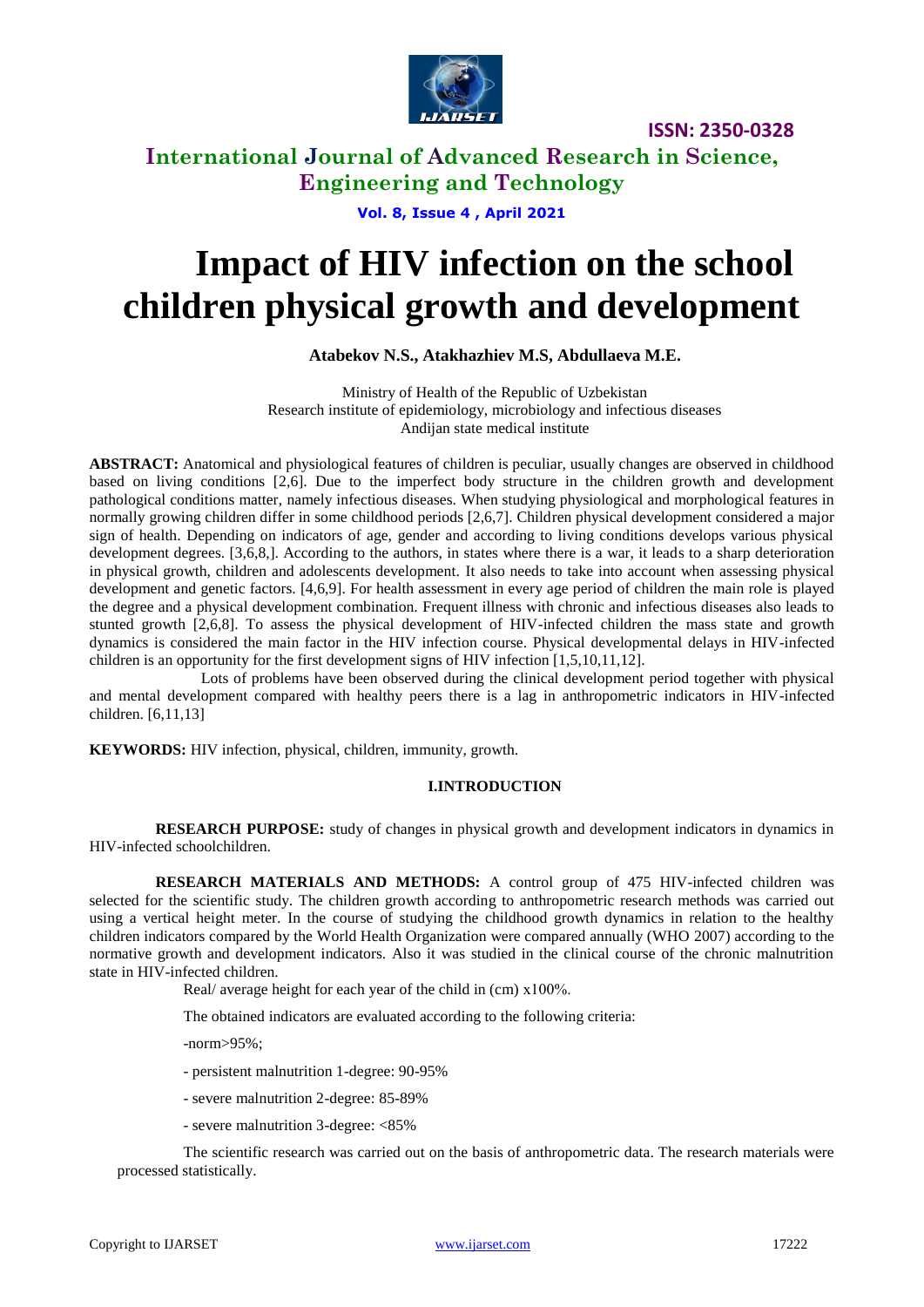

# **International Journal of Advanced Research in Science, Engineering and Technology**

**Vol. 8, Issue 4 , April 2021**

#### **RESEARCH RESULTS AND CONCLUSIONS:**

According to the author N.P. Gundobin's modified classification of the mankind ontogenetic development, external and internal factors are important for the children growth and development [6]. During childhood, the following differences in anthropometric parameters were noted among healthy and HIV-infected children. The control group included preschool age children for the first 3 years in the amount of 8 (1.6%) HIV infected children and 20 (3.4%) healthy children of preschool age for the first 3 years, in which the anthropometric growth indicators dynamics was studied. In HIV infected boys, the average height is 92.1 cm ( $p$  > 0.01), which, according to the WHO, the normal standard indicators growth and development was low compared to the average. When comparing these indicators with healthy children, the average growth was equal to 96.2 cm, it was distinguished by a high growth of 4.2 cm. HIV-infected girls at this age have an average height of 91.3 cm (p>0,05), which, according to WHO, growth and normal standard indicators development was the lowest compared with the average, the healthy girls growth was 95.1 cm, that is, there was a 3.8 cm lag in growth. We know that in this period of childhood all systems and organs are already developed and, in contrast to infancy, there is a slowdown in growth [3,6]. In the growth dynamics, out of 9 (1.9%) HIV-infected boys and girls and 20  $(3.4\%)$  healthy children, 5 (1.1%) HIV-infected children had 99.1 cm increase (p $> 0.05$ ), according to WHO, the average normative standard indicators were characterized by a low growth of 0.4% compared to healthy children. In 4  $(0.8%)$  HIV-infected girls at this age, the average growth was 98.6 cm (p $> 0.05$ ) and did not differ in comparison with healthy girls, which, according to WHO standards, was equal to the average indicators. When checking the growth dynamics of 10-year-old 2.2% HIV-infected boys of preschool 5 years age, the average growth was 103.6 cm ( $p > 0.10$ ), which scores were lower than the WHO average, the average height of healthy children of the same age was 105.7 cm. 2.1 cm was higher than the HIV infected boys growth. And the growth in HIV-infected girls of the same age was determined by 102.4 cm (p> 0.10). When healthy girls were 104.7 cm tall, 2.3 cm higher. Low growth was determined by the normative indicators. When comparing these indicators of the same age in healthy girls, the average growth of indicators according to regulatory standards was determined. Unlike other children of preschool age, there was a slow growth development [3,6,8]. In a follow-up study, the HIV infected children growth was different from that healthy children. Growth development in accordance with the standard WHO indicators was low and the healthy children growth of the same age corresponded to medium and high indicators. Together with the study of the growth development dynamics in HIV-infected preschool children, the chronic malnutrition degree was also studied. These 5 year olds had a 93% performance criterion, there was a 1-degree chronic malnutrition. At other ages, no changes were observed. In the studying process it is necessary to pay attention to the genetic factors influence and congenital causes negatively affecting the growth development.

In the study course, growth dynamics was studied in 225 (47.3%) HIV-infected children of primary school age and in 227 (38.0%) healthy children. Age analyzes were performed. We know that 7 year olds and primary school children grow faster than mass. There was a big difference in average height in 43 (9.0%) HIVinfected boys and girls of the same age. If boys had an average height of  $122.9 \text{ cm } (\text{p} < 0.10)$ , then the girls' height was 115.5 cm ( $p \le 0.01$ ), differed in growth retardation by 7.4 cm. When studying the healthy boys growth of the same age was 126,2 cm with comparison of HIV-infected boys had 3.3 cm difference, and the average height of healthy girls was 122,2 cm ( $p<0,10$ ), compared to HIV infected girls differed by 6.7 cm in height. Although there are minor differences between the HIV-infected and healthy boys growth, then the differences in indicators between girls were large. Compared to WHO growth standards boys showed average growth rates, when the girls have low growth rates.

When studying the growth of 8 year olds, 19 (4.0%) HIV infected boys and 20 (4.2%) HIV-infected girls by age differences in growth dynamics can be observed. The average height of HIV infected boys was 125,3 cm  $(p<0.02)$ , in healthy children of the same age, the growth was 131.4 cm. It was distinguished by a high growth of 6.1 cm. And HIV-infected girls observed 124.7 cm height ( $p<0,10$ ), differed from healthy girls by 3.5 cm in short stature. When compared with HIV infected boys of the same age there was a lag in 0.6 cm growth. It is in these analyzes, when comparing healthy boys with HIV-infected girls the healthy boys growth was observed to be 3.2 cm higher. The 8 year old boys and girls growth according to the WHO growth standards was average. And healthy boys and girls showed high growth from the average. At this point, it should be borne in mind that the immunodeficiency state in the HIV-infected children body can negatively affect growth. We have verified this condition when studying the same age growth. Differences were observed in the average height of 9-year-old HIV-infected boys and primary school age girls. Boys' height length was 123,9сm (p<0,01), relatively healthy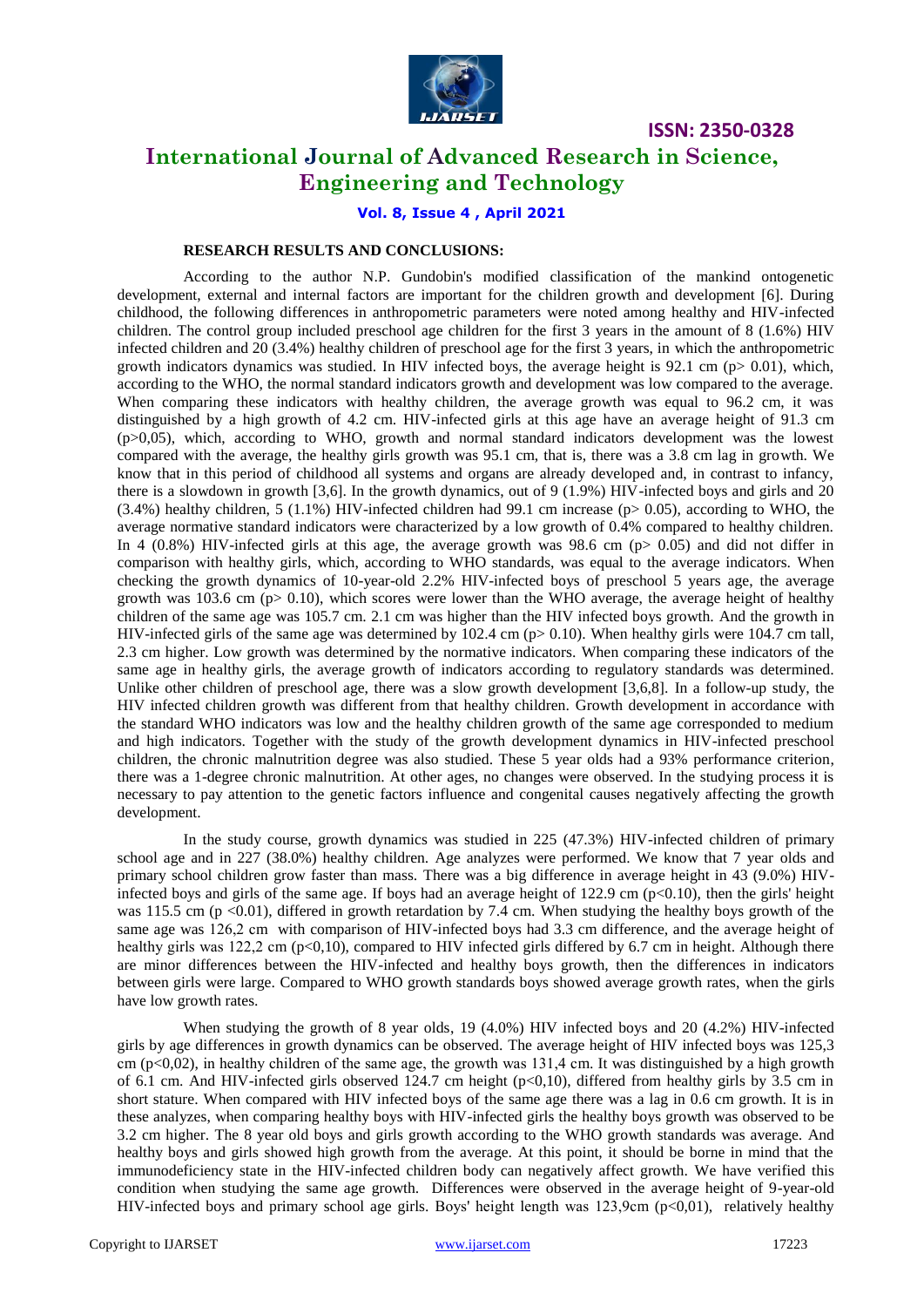

# **International Journal of Advanced Research in Science, Engineering and Technology**

### **Vol. 8, Issue 4 , April 2021**

boys were 9.5 cm behind in height. The growth length of HIV-infected girls of the same age was 126.5 cm (p <0.001), relatively healthy girls showed a growth gap of 2.7 cm. In the same age girls relative to boys, it was observed 2.9 cm in height. When comparing these indicators with the WHO standards, the average height of boys is below the standard and the girls growth was shown to be low from the average. The growth dynamics of 10 year old children relative to different age children who were under control showed changes. The boys' average height was 119.2 cm (p  $\langle 0.02 \rangle$ , relatively healthy boys showed a short height of 19.3 cm. When the 10 year old HIVinfected girls height was analyzed, it was 134,8 cm (p<0,05), relatively healthy girls were observed growth is 3.4 cm. 10-year-old HIV-infected boys showed the lowest growth rates by WHO standards, and the girls had a distinctive average score. We took into account, in the growth study course, the genetic factors peculiarities. In our research continuation, we observed the growth dynamics of 21 (4.4%) HIV-infected boys and 19 (4.0%) HIVinfected girls and revealed differences when comparing children of other ages and healthy children. The average increase in HIV-infected boys was  $133,5$  (p<0,001), lower from healthy boys 9 cm. When observing the girls growth of the same age, it was  $136,1$ cm (p<0,001), lagged behind healthy girls by 3.2 cm. When comparing these indicators with the WHO standard indicators, low indicators from the average were determined. Based on the growth rate of HIV-infected school-age children, the HIV infection development was observed in 7, 9, 11 year old girls and 9, 11 year old boys, the assessment factors were  $>$ 90-95%, was noted 1<sup>st</sup> degree of chronic malnutrition, also in 10 year old HIV infected boys were estimated at> 86.0%, there was 2 degree chronic malnutrition. From 12 years old to 17-18 years old age of the childhood period increased growth development was observed. Especially in 13-15 years old boys and in 11-15 years old girls before sexual development, there is a "pubertal jump". Normally, you can grow by 10-12 cm per year. This process stops at the age of 18 at the end of the school period [4,6,8]. During the growth study period, 20 (4.2%) boys and 19 (4.0%) girls in contrast to healthy children, the average height of boys was  $141,3$  cm (p<0,001) there was a 10.1 cm lag behind healthy children. And the girls growth were 137,4 cm ( $p<0,001$ ), in contrast to healthy girls of the same age, there was a 15 cm lag in growth. There was a low growth rate of boys and girls from the WHO standard indicators.The healthy boys and girls growth was average. This means that there is also a lag in the HIV-infected children growth at this age. And in healthy children, the indicators remained normal. In follow-up studies, 17 (3.6%) HIV infected boys and 15 (3.2%) HIV infected girls at 13 years of age, there were differences in growth dynamics. The boys' height was 142,3 сm  $(p<0.002)$ , there was a growth retardation of 6.2 cm from healthy boys. And girls showed 145.4 cm, in contrast to healthy girls, they lagged behind in height by 16 cm. There were low indicators from the average when compared with the WHO anthropometric indicators. At this place, while observing 12 (2.5%) HIV-infected boys growth and 11(2,3%) HIV-infected girls 14 years of age determined the average growth rate. At this age, the increase in HIVinfected children was also different. According to the authors, at this age, the children growth is developing rapidly. According to the observations results, the average growth of HIV-infected boys was  $147.4 \text{ cm } (p<0.02)$ , in contrast to healthy children, it lags behind by 7 cm. And for girls of the same age, the growth was 144,1 сm, differs from healthy girls in lagging 13,2 cm. According to the WHO standard indicators, boys have low rates from the average, and girls have the lowest rates of the average. In a study of 7 (1.5%) HIV infected boys and 8 (1,7%) HIV infected girls 15 year old senior school age, the average height of boys was 155,8 cm ( $p>0.02$ ). Unlike healthy boys, there is a growth gap of 12.7 cm. When observing girls, the average height was  $144.4 \text{ cm } (p<0.005)$ , and the healthy girls growth was 161.2 cm, i.e. 16.8 cm higher. When comparing these indicators with the WHO standard indicators, the HIV-infected boys growth was defined as low from the average, and in girls the lowest from the average. The healthy boys and girls growth of the same age showed average growth rates. HIV-infected girls of the same age differed from other ages by a marked stature retention. According to the authors, the growth development stops in girls at the age of 16-17, the boys growth at 18-19 years [6,8]. And according to some authors, girls at 20- 22 years old, boys at 22-25 years old [6,9]. Differences in height were also noted in 16 year old boys of senior school age, in contrast to other ages. 14 (2.9%) HIV-infected boys and 15 (3,2%) HIV-infected girls of the same age showed a growth trend. The average increase in HIV-infected boys was  $155,7$  cm ( $p>0,10$ ), healthy children of the same age had 166.2 cm and was noted 10.5 cm higher. When studying the HIV-infected girls growth, the growth was 155.1 cm, in contrast to healthy children, there was a growth retardation of 8.2 cm. When comparing the HIV-infected boys and girls growth showed the lowest rates from the average with the standard rates of growth by WHO. 17 years old 16 (3.4%) HIV-infected boys and 14 (2.9%) HIV-infected girls growth was studied. The average height of boys was 164.4 cm, when compared with healthy boys, there was a growth gap of 4.1 cm. The HIV-infected girls growth was 162,1 сm, there was a lag in growth from healthy girls by 1.3 cm. At this age, when compared with the current ages in the growth development, differences were not observed and, according to the WHO standard, showed the lowest indicators from the average.